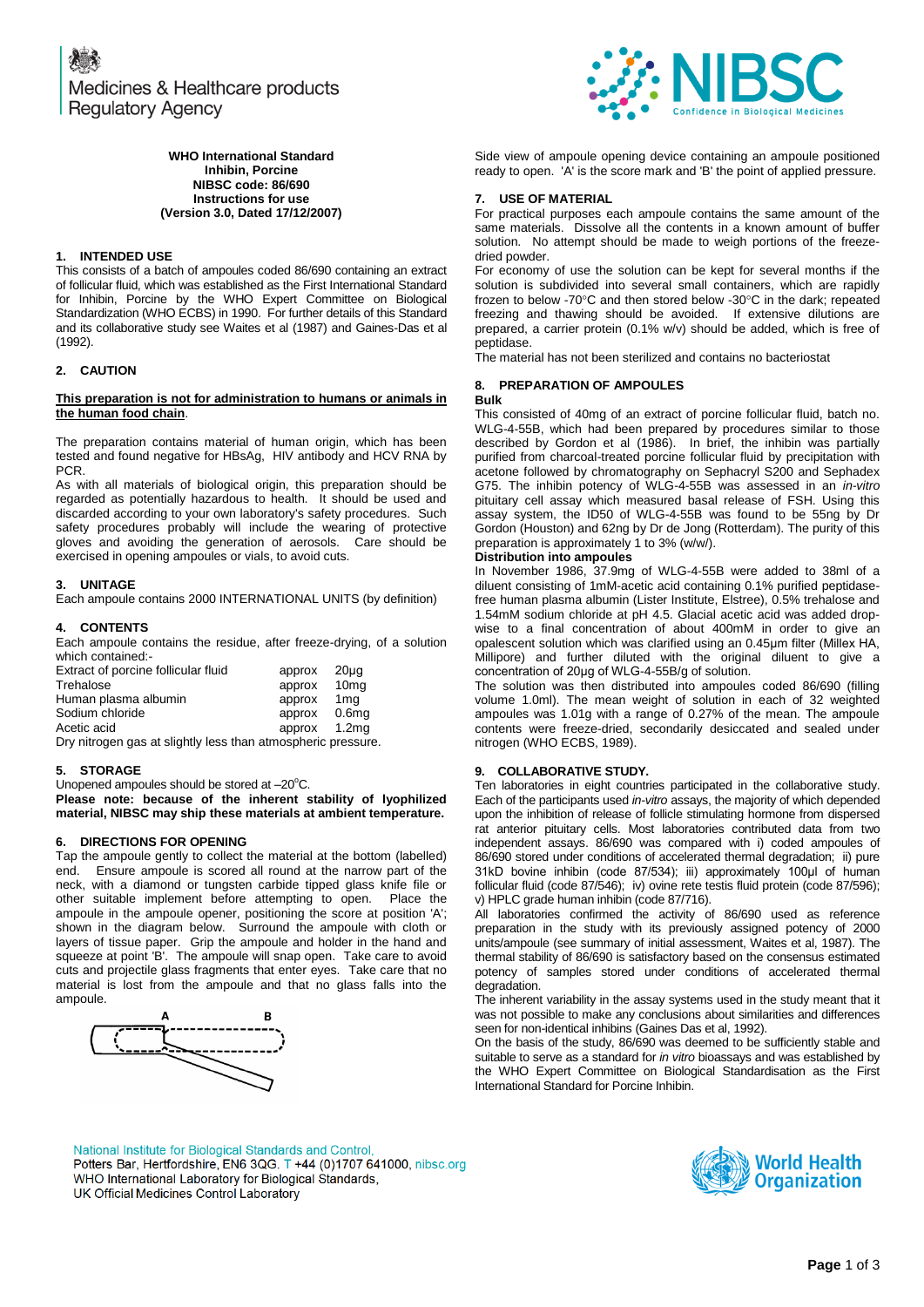

# **10. STABILITY**

NIBSC follows the policy of WHO with respect to its reference materials.

It is the policy of WHO not to assign an expiry date to their international reference materials. They remain valid with the assigned potency and status until withdrawn or amended.

Reference materials are held at NIBSC within assured, temperaturecontrolled storage facilities. Reference Materials should be stored on receipt as indicated on the label. In addition, once reconstituted, diluted or aliquoted, users should determine the stability of the material according to their own method of preparation, storage and use.

Users who have data supporting any deterioration in the characteristics of any reference preparation are encouraged to contact NIBSC.

# **11. REFERENCES**

Gaines-Das, R.E., Rose, M. and Zanelli, J.M. (1992). Initial phase in the standardization of inhibins; international collaborative study by *in vitro* bioassays of the First International Standard for Porcine Inhibin. J. Reprod. Fert., 96, 803-814.

Gordon, W.L., Liu, W.K. & Ward, D.N. (1986). Inhibin fractionation: a comparison of human and porcine follicular fluid, with particular reference to protease activation. Biol. Reprod. 35(1), 209-218.

Waites, G.M.H., Bialy, G., Gordon, W.L., Findlay, J.K., dep Jong, F.H., Robertson, D.M., Schwartz, N.B. & Storring, P.L. (1987). Proc: Serono Symposium on Inhibin-non-Steroidal Regulation of Follicle Stimulating Hormone Secretion, Tokyo, Japan. 42, 219-232. Eds. H.G. Burger, D.M. de Krester, J.K. Findlay & M. Igarashi, New York: Serono Symposia Publication from Raven Press.

WHO Expert Committee on Biological Standardization (1989). 40th Report. Guidelines for the preparation, characterization and establishment of international standards and other standards and reference reagents for biological substances. World Health Organization, Technical Report Series. No 800, p181-213.

WHO Expert Committee on Biological Standardization. (1990) 41st Report. WHO Technical Report Series. No. 814, p10-11.

#### **12. ACKNOWLEDGEMENTS**

Grateful acknowledgements are due to:- Dr W L Gordon and his colleagues (Houston, Texas, USA) for isolating and characterizing the bulk material; the Contraceptive Development Branch of the NIH, USA, for making the material for the standard available, through the good offices of Dr G Bialy, to Dr J K Findlay, Dr G M H Waites (WHO Special Programme of Research, Development and Research Training in Human Reproduction); Drs W L Gordon, F H de Jong (Rotterdam) and D M Robertson (Melbourne) for bioassays of the bulk and standard; to Dr P K Phillips for ampouling and to the participants in the international collaborative study.

#### **13. FURTHER INFORMATION**

Further information can be obtained as follows; This material[: enquiries@nibsc.org](mailto:enquiries@nibsc.org) WHO Biological Standards: <http://www.who.int/biologicals/en/> JCTLM Higher order reference materials: <http://www.bipm.org/en/committees/jc/jctlm/> Derivation of International Units: [http://www.nibsc.org/standardisation/international\\_standards.aspx](http://www.nibsc.org/standardisation/international_standards.aspx) Ordering standards from NIBSC: <http://www.nibsc.org/products/ordering.aspx> NIBSC Terms & Conditions: [http://www.nibsc.org/terms\\_and\\_conditions.aspx](http://www.nibsc.ac.uk/terms_and_conditions.aspx)

# **14. CUSTOMER FEEDBACK**

Customers are encouraged to provide feedback on the suitability or use of the material provided or other aspects of our service. Please send any comments t[o enquiries@nibsc.org](mailto:enquiries@nibsc.org)

### **15. CITATION**

In all publications, including data sheets, in which this material is referenced, it is important that the preparation's title, its status, the NIBSC code number, and the name and address of NIBSC are cited and cited correctly.

#### **16. MATERIAL SAFETY SHEET**

Classification in accordance with Directive 2000/54/EC, Regulation (EC) No 1272/2008: Not applicable or not classified

| <b>Physical and Chemical properties</b>                |                                   |                                          |  |
|--------------------------------------------------------|-----------------------------------|------------------------------------------|--|
| Physical                                               | Corrosive:                        | No                                       |  |
| appearance: Solid                                      |                                   |                                          |  |
| Stable:                                                | Oxidising:                        | No                                       |  |
| Yes                                                    |                                   |                                          |  |
| Hygroscopic:                                           | Irritant:                         | No                                       |  |
| Yes                                                    |                                   |                                          |  |
| Flammable:                                             | Handling:                         | See caution, Section 2                   |  |
| No                                                     |                                   |                                          |  |
| Other                                                  | Contains material of human origin |                                          |  |
| <b>Toxicological properties</b>                        |                                   |                                          |  |
| Effects of inhalation:                                 |                                   | Not established, avoid inhalation        |  |
| Effects of ingestion: Not established, avoid ingestion |                                   |                                          |  |
| Effects of skin absorption:                            |                                   | Not established, avoid contact with skin |  |
| <b>Suggested First Aid</b>                             |                                   |                                          |  |
| Inhalation:<br>Seek medical advice                     |                                   |                                          |  |
| Ingestion: Seek medical advice                         |                                   |                                          |  |

# Contact with eyes: Wash with copious amounts of water. Seek medical advice

Contact with skin: Wash thoroughly with water.

#### **Action on Spillage and Method of Disposal**

Spillage of ampoule contents should be taken up with absorbent material wetted with an appropriate disinfectant. Rinse area with an appropriate disinfectant followed by water.

Absorbent materials used to treat spillage should be treated as biological waste.

# **17. LIABILITY AND LOSS**

In the event that this document is translated into another language, the English language version shall prevail in the event of any inconsistencies between the documents.

Unless expressly stated otherwise by NIBSC, NIBSC's Standard Terms and Conditions for the Supply of Materials (available at [http://www.nibsc.org/About\\_Us/Terms\\_and\\_Conditions.aspx](http://www.nibsc.org/About_Us/Terms_and_Conditions.aspx) or upon request by the Recipient) ("Conditions") apply to the exclusion of all other terms and are hereby incorporated into this document by reference. The Recipient's attention is drawn in particular to the provisions of clause 11 of the Conditions.

National Institute for Biological Standards and Control, Potters Bar, Hertfordshire, EN6 3QG. T +44 (0)1707 641000, nibsc.org WHO International Laboratory for Biological Standards, UK Official Medicines Control Laboratory